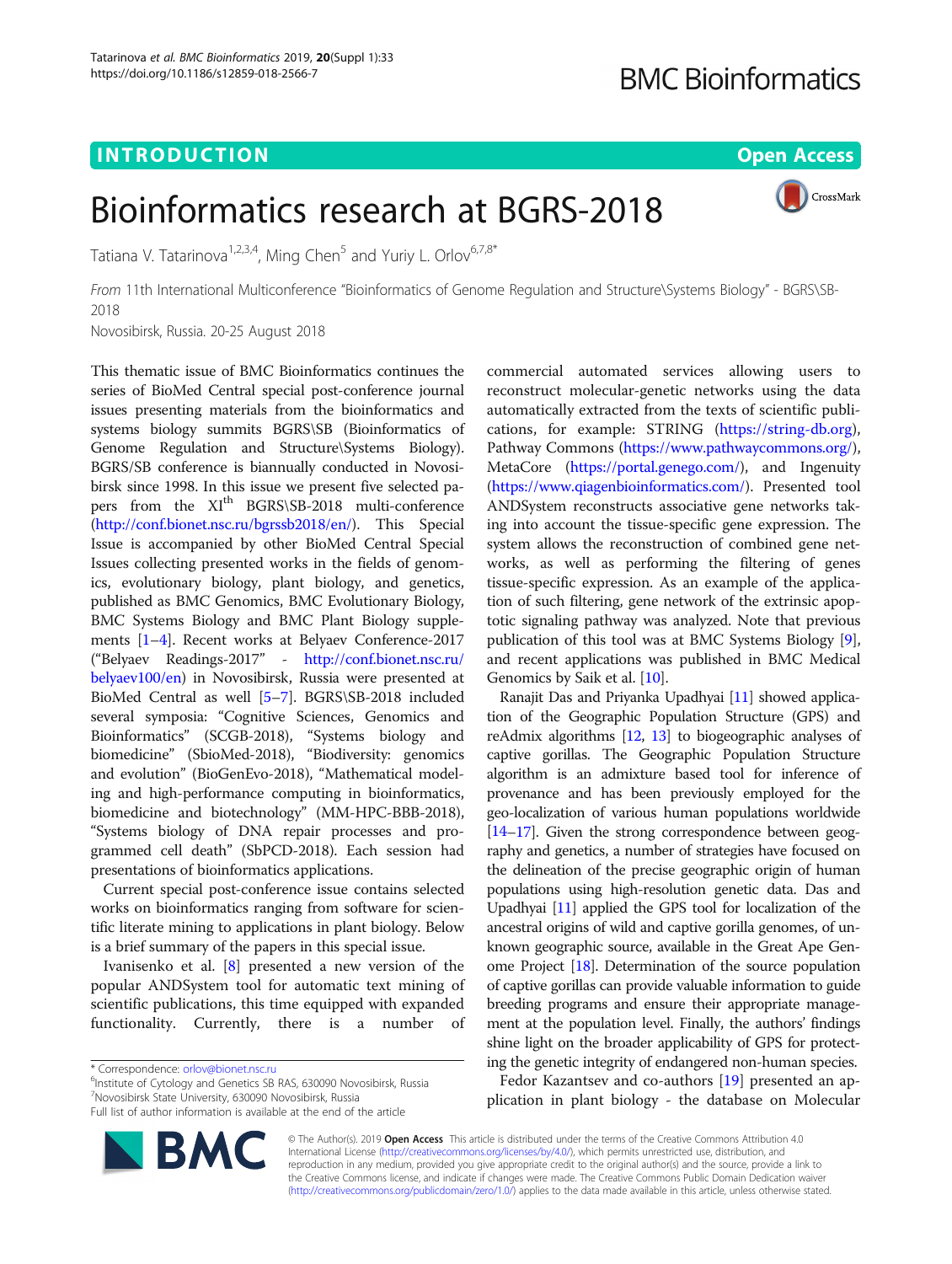Identification of Genes for Resistance in Wheat (abbreviated as MIGREW). Wheat is one of the leading crops worldwide. The wheat pathogen complex affecting the plant organs containing chlorophyll is represented by the following species: Puccinia triticina causing leaf rust, Puccinia graminis causing stem rust, and Blumeria graminis causing powdery mildew. Population structure of fungal pathogens depends on environment and wheat ecotype. Taking into account the evolution of host-pathogen interactions, genetic diversity of wheat and fungus must be monitored. MIGREW database is developed using classical Model-View-Controller architecture. The model layer is the PostgreSQL database containing sixteen tables. The Controller layer is the Java application designed using spring.io libraries that performs REST API access to the data. The MIGREW database has been developed to present in single web-based interface the information on fungi-wheat objects keeping the data available for users with different requests, breeders and plant pathologists.

Kuzmin et al. [\[20\]](#page-2-0) presented a result of a challenging project – assembly of the Siberian larch nuclear genome. Conifers have large genomes  $({\sim}\,12{-}30$  Gbp, which is 4-10 times larger than the human genome) containing  $\sim 80\%$  of repetitive DNA. Using a new stepwise de novo assembling method presented in the paper, the genome of Siberian larch, Larix sibirica Ledeb. was for the first time completely assembled using de novo assembler by the CLC Assembly Cell. Sequencing and computational difficulties make it the first larch genome, and the sixths conifer genome assembly. The approach presented by Kuzmin et al. paves a road for assembling of very large genomes with a reasonable computing time and without engaging huge computing resources. The assemblies produced by this approach are of reasonable quality allowing their annotation and further use.

Evgenia Bondar and co-authors [[21](#page-2-0)] analyzed chloroplast genome of the Siberian larch. Illumina sequencing reads were processed using the Bowtie2 [\[22](#page-2-0)] mapping program and assembled with the SPAdes genomic assembler [[23](#page-2-0)]. Genome annotation was performed using the RAST server [[24](#page-2-0)–[26\]](#page-2-0). GMATo program was used for the SSRs search, and the Bowtie2 and UGENE [[27](#page-2-0)] programs for the SNPs detection. This is the first effort to sequence and assemble the complete chloroplast genome sequence of Siberian larch. This assembly provides a reference for chloroplast resequencing and search for additional genetic markers using population samples. It will be useful for further phylogenetic and gene flow studies in conifers.

Therefore, this issue includes reports of recent bioinformatics application in text mining, animal genetics, database and algorithm development for computational plant sciences. BGRS\SB-2018 multi-conference had several parallel symposia, sessions and workshops, including First Sino-Russian Workshop on Integrative Bioinformatics and Systems Biology (<http://conf.bionet.nsc.ru/srw2018/en/>)

and international Round table on education in bioinformatics. Other related computational biology works are presented in parallel BioMed Central issues by 2018. The conference was completed by Young Scientists School "Systems Biology and Bioinformatics" (SBB-2018) [\(http://](http://conf.bionet.nsc.ru/bgrssb2018/en/school/) [conf.bionet.nsc.ru/bgrssb2018/en/school/\)](http://conf.bionet.nsc.ru/bgrssb2018/en/school/). BioMed Central previously had published special issues by materials of SBB Schools. We invite our readers worldwide to attend our next event - Systems Biology and Bioinformatics Young Scientists School in summer 2019 in Novosibirsk, Russia.

## Acknowledgements

We are grateful to Professors N.A. Kolchanov and N.A. Kochetov for organization of the multi-conference and providing platform for international bioinformatics research. We thank the Russian Foundation of Basic Research for the conference organization support, Zhejiang bioinformatics Society, China, for logistic support of conference participants, Institute of Cytology and Genetics and Novosibirsk State University for hosting the conference. Round table on education in bioinformatics was supported by the project "Investigation, analysis and complex independent expertize of projects of the National technological initiatives, including the accompanying of projects of "road map" "NeuroNet"" (state assignment 28.12487.2018/ 12.1 of the Ministry of Higher Education and Science of the Russian Federation) and grant #14.W03.31.0015.

The guest editors of the special issue are grateful to the conference committee members and reviewers who helped in the articles editing and issue preparation: Ancha Baranova (George Mason University, USA), Guoliang Li (Huazhong Agricultural University, China), Matteo Barberis (University of Amsterdam, Netherlands), Hongjun Chen (Zhejiang University, Hangzhou, China), Andrey Ptitsyn (Gloucester Marine Genomics Institute, MA, USA), Anna Kudryavtseva (Engelhardt Institute of Molecular Biology of the RAS, Russia), Fatima Cilingir (University of La Verne, USA), Leonid Brodsky (University of Haifa, Israel), Vadim Nimaev (Research Institute of Clinical and Experimental Lymрhology SB RAS, Novosibirsk, Russia), Todd Lorenz (University of La Verne, CA, USA), Olga Zolotareva (Bielefeld University, Germany), Mikhail Pyatnitskiy (Orekhovich Institute of Biomedical Chemistry, Moscow, Russia), Nick Alexandrov (San Diego Supercomputer Center, University of California, USA), Nina Oparina (Karolinska Institute, Sweden).

# Funding

Publication of this article was not covered by sponsorship.

#### About this supplement

This article has been published as part of BMC Bioinformatics Volume 20 Supplement 1, 2019: Selected articles from BGRS\SB-2018: bioinformatics. The full contents of the supplement are available online at [https://bmcbioinformatics.biomedcentral.com/](https://bmcbioinformatics.biomedcentral.com/articles/supplements/volume-20-supplement-1) [articles/supplements/volume-20-supplement-1](https://bmcbioinformatics.biomedcentral.com/articles/supplements/volume-20-supplement-1).

#### Authors' contributions

TT and YO are guest editors of the special post-conference issues. TT, MC and YO are Program Committee members of BGRS\SB-2018 conference and First Sino-Russian workshop on integrative bioinformatics and systems biology. All the authors read, revised and approved the final manuscript.

#### Competing interests

The authors declare that they have no competing interests.

# Publisher's Note

Springer Nature remains neutral with regard to jurisdictional claims in published maps and institutional affiliations.

### Author details

<sup>1</sup>Department of Biology, University of La Verne, La Verne, CA, USA. <sup>2</sup>Department of Fundamental Biology and Biotechnology, Siberian Federal University, 660074 Krasnoyarsk, Russia. <sup>3</sup>Vavilov Institute of General Genetics RAS, Moscow, Russia. <sup>4</sup>A.A. Kharkevich Institute for Information Transmission Problems, Russian Academy of Sciences, Moscow, Russia. <sup>5</sup>Zhejiang University, Hangzhou 310058, China. <sup>6</sup>Institute of Cytology and Genetics SB RAS, 630090 Novosibirsk, Russia. <sup>7</sup>Novosibirsk State University, 630090